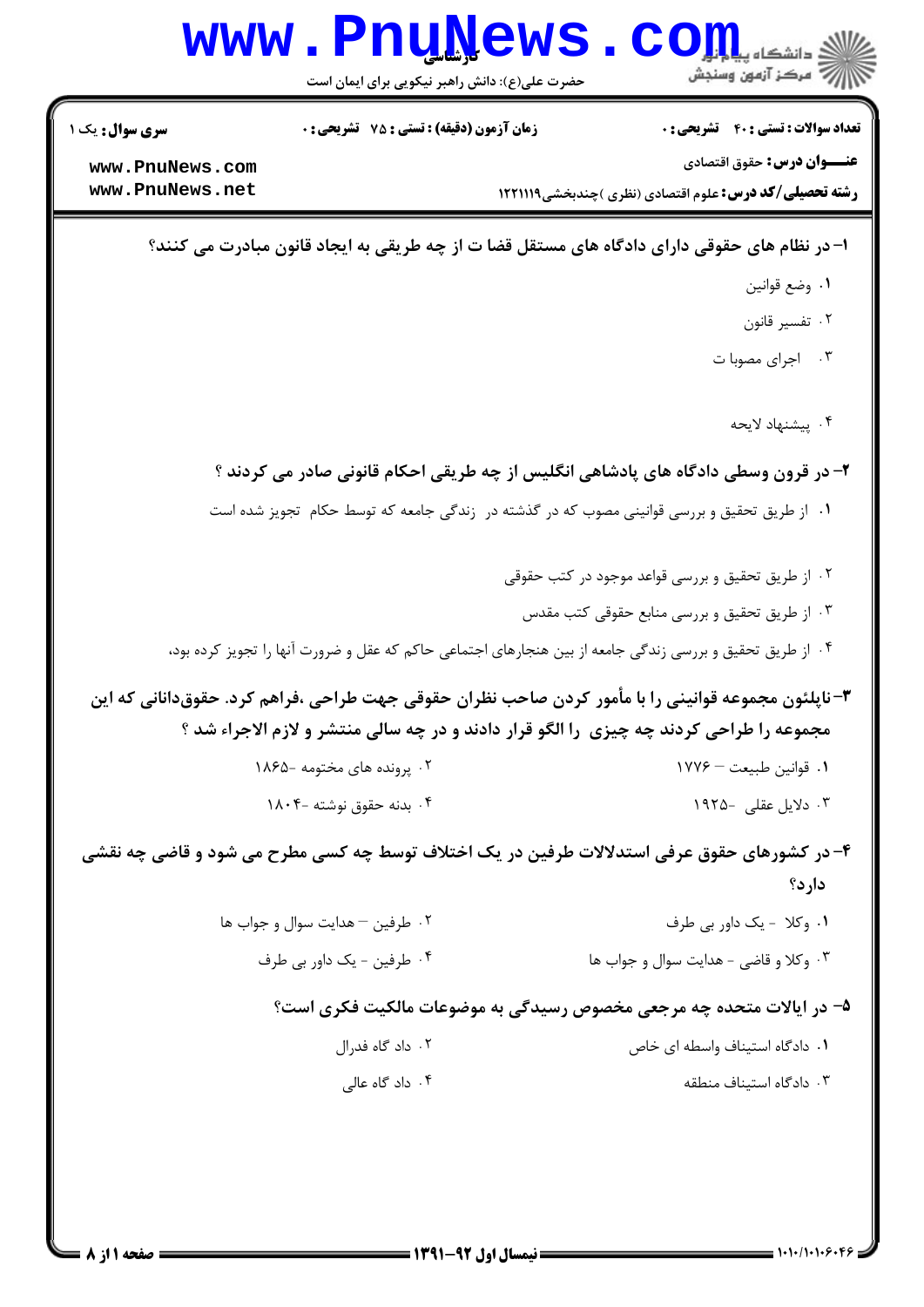# **www.PnuNews.com** ے<br>ا*للہ* مرکز آزمون وسنجش

حضرت علی(ع): دانش راهبر نیکویی برای ایمان است

**تعداد سوالات : تستي : 40 - تشريحي : 0** 

**زمان آزمون (دقیقه) : تستی : 75 ٪ تشریحی : 0** 

عنـــوان درس: حقوق اقتصادي

**رشته تحصیلی/کد درس: ع**لوم اقتصادی (نظری )چندبخشی1۲۲۱۱۱۹

www.PnuNews.com www.PnuNews.net

**سری سوال : ۱ یک** 

## ۶– در چه صورتی یک دعوای حقوقی بوجود می آید؟

- ١. كسى ادعا كند كه به دست ديگرى به طريق قانونى متضرر شده است؛ به او خوانده گفته مى شود
- ۲ . کسی ادعا کند که به دست دیگری به طریق قانونی متضرر شده است؛ به او خواهان گفته می شود
	- ۰۳ کسی ادعا کند که به طریق غیر قانونی متضرر شده است؛ به او خوانده گفته می شود
- ۰۴ کسی ادعا کند که به دست دیگری به طریق غیر قانونی متضرر شده است؛ به او خواهان گفته می شود

### ٧- در امريكا صلاحيت دادگاه هاي فدرال چگونه و از چه طريقي تعيين مي شود؟

- ۰۱ کنگره و از طریق اختیار واگذار شده در قانون اساسی.
- ۰۲ کنگره و از طریق اختیار واگذار شده توسط دادگاه استیناف
- ۰۳ دیوان عالی و از طریق اختیار واگذار شده در قانون اساسی
- ۰۴ ریئس جمهور و از طریق اختیار واگذار شده مجلس سنا

### ۸- کدام گز بنه درست است

۰۱ دکترین ″ باتر و فورستر ″ به سرعت در سراسر دنیای حقوق عرفی پذیرفته شد ۲ . دکترین ّاولین ِفرصت آشکار ″ به سرعت در سراسر دنیای حقوق عرفی پذیرفته شد ۰۳ دکترین آولین سنت آشکار ″ به سرعت در سراسر دنیای حقوق عرفی پذیرفته شد ۰۴ دکترین "آخرین فرصت آشکار " به سرعت در سراسر دنیای حقوق عرفی پذیرفته شد

### ٩- از نظر هگل مالکيت چيست؟ مالکيت

- ۰۲ یک انتظا, است ۰۱ هدف توزیع عادلانه است ۰۳ مېنای ازادی د<sub>ر ذ</sub>ندگی اجتماعی است ۰۴ وسیله خود ابرازی است
- ۱۰- برای احمدی لذت تملک و رانندگی با اتومبیلش۵۰ میلیون ریال است.رضایی قصد خرید این اتومبیل را دارد و پس از بررسی اتومبیل در می پابد، لذت داشتن و رانندگی با این اتومبیل برای او ۶۰ میلیون ریال می ارزد اگر طرفین بر روی قیمت ۵۳ میلیون توافق کرده و معامله انجام گیرد مازاد حاصل از مبادله چقدر است و خریدار چقدر از این مازاد را بدست اورده است؟

 $Y-1Y$ .  $Y - Y$ .  $Y$  $-17.7$  $V - V$ .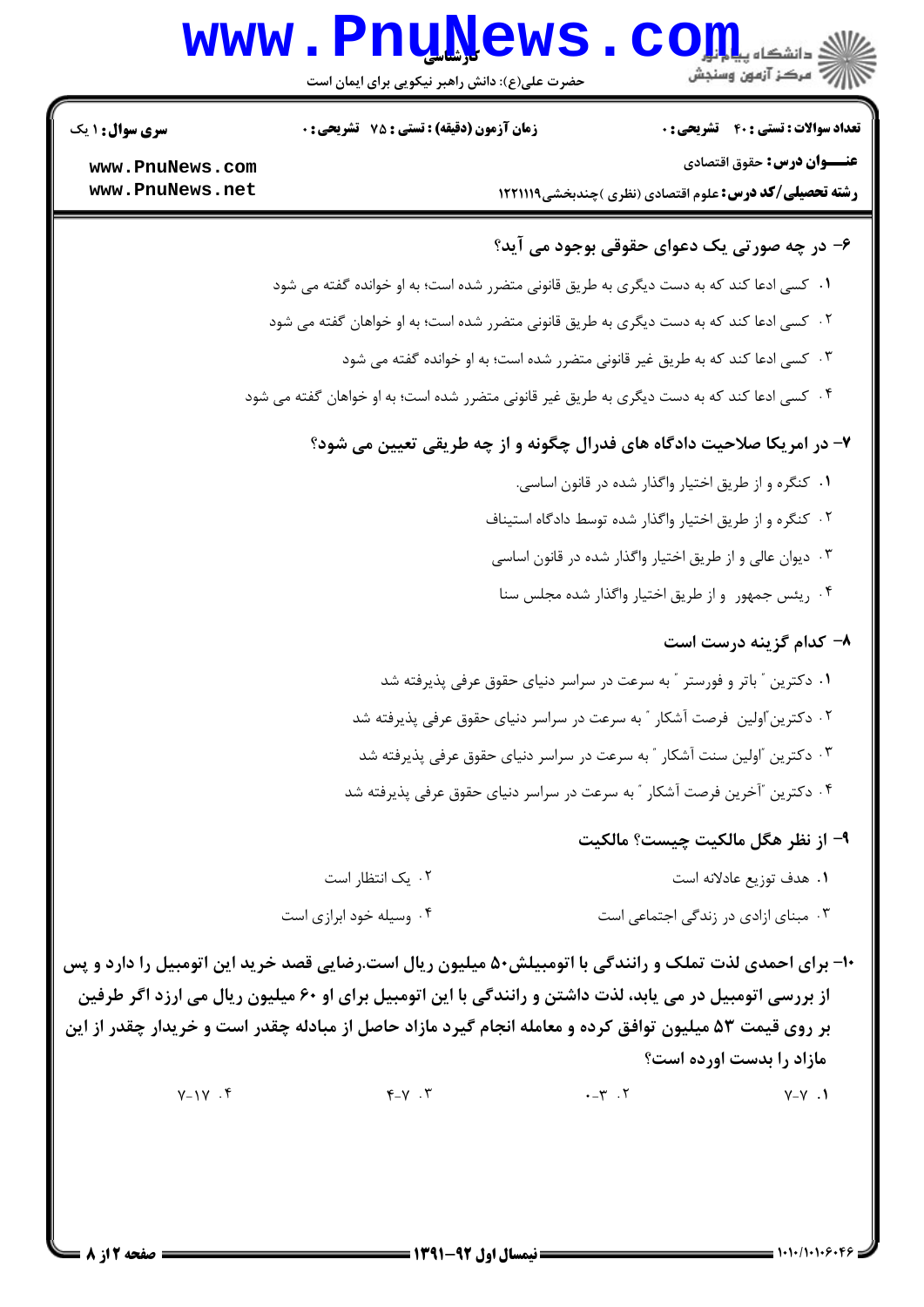# WWW.PnuNews.com

حضرت علی(ع): دانش راهبر نیکویی برای ایمان است

**تعداد سوالات : تستی : 40 قشریحی : 0** 

زمان آزمون (دقيقه) : تستى : 75 تشريحي : 0

عنـــوان درس: حقوق اقتصادي

**رشته تحصیلی/کد درس:** علوم اقتصادی (نظری )چندبخشی1221119 ۱۲

www.PnuNews.com www.PnuNews.net

**سری سوال : ۱ یک** 

#### 11- کدام گزینه مقادیر تهدید را در یک معامله نشان می دهد ؟

- ٠١. كل مازاد جتماعي از دست رفته در حين مبادله است .
	- ۰۲ سهم طرفین از مازاد اجتماعی ناشی از مبادله است.
- ۰۳ حداقل مبلغي است كه طرفين نياز مند دست يافتن به ان هستند .
- ۰۴ حداکثر مبلغی است که طرفین نیاز مند دست یافتن به ان هستند
- ۱۲-جامعه مدنی که از توافق طرفین برای داشتن دولتی با یک ارتش جهت شناسایی و اجرای حقوق مالکیت ایجاد می شود منطبق بر چه راه حلی است؟
	- ۰۲ , اه حل محدوده باز ۰۱ را ه حل در وضعیت طبیعی ۰۴ اه حل غیر همکارانه بازی ۰۳. راه حل همکارانه بازی
	- ۱۳- با فرض همسایگی کشاورز و گله دار اگر ورود گله به مزرع باعث ایجا د ۱۰۰ واحد خسارت شود و هزینه حصار کشی دور زمین کشاورز ۵۰ و دور زمین گله دار ۷۵ وا حد باشد کارایی مستلزم آن است که
		- ٠١ كشاورز دور زمين كله دار را حصار بكشد
			- ۰۲ کشاورز دور زمین خود را حصار بکشد
		- ۰۳ کشاورز دور زمین خود را حصار بکشد و ۲۵ واحد به گله دار بدهد
		- ۰۴ گله دار دور زمین خود را حصار بکشد و ۲۵ واحد به کشاورز بدهد

## ۱۴– درمجموع هنگامی که یک فعالیت، مزاحم فعالیت دیگر است و طرفین بدون همکاری از قانون پیروی میکنند، كداميك از گزينه صحيح است ؟

- ٠١ كارايي مستلزم اختصاص حق به طرفي است كه ضعيف تر است..
	- ۰۲ تخصیص حقوق به موجب قانون برای کارایی اهمیتی ندارد.
- ۰۳ کارایی مستلزم اختصاص حق به طرفی است که برایش ارزش کمتری دارد
	- ۰۴ تخصیص قانونی حقوق برای رسیدن به کارایی اهمیت دارد،

### ۱۵– کدام اصل ملهم از قضیه هنجاری کوز است ؟ قانون را طوری ساختار بندی کنید که

- ٢، ٢٥ واحد به طرفين اختصاص يابد ٠١. حداقل ٢۵ واحد به طرفين اختصاص يابد
- ۰۴ موانع توافقات خصوصی را بردارد ۰۳ توافقات خصوصی امکان پذیر نباشد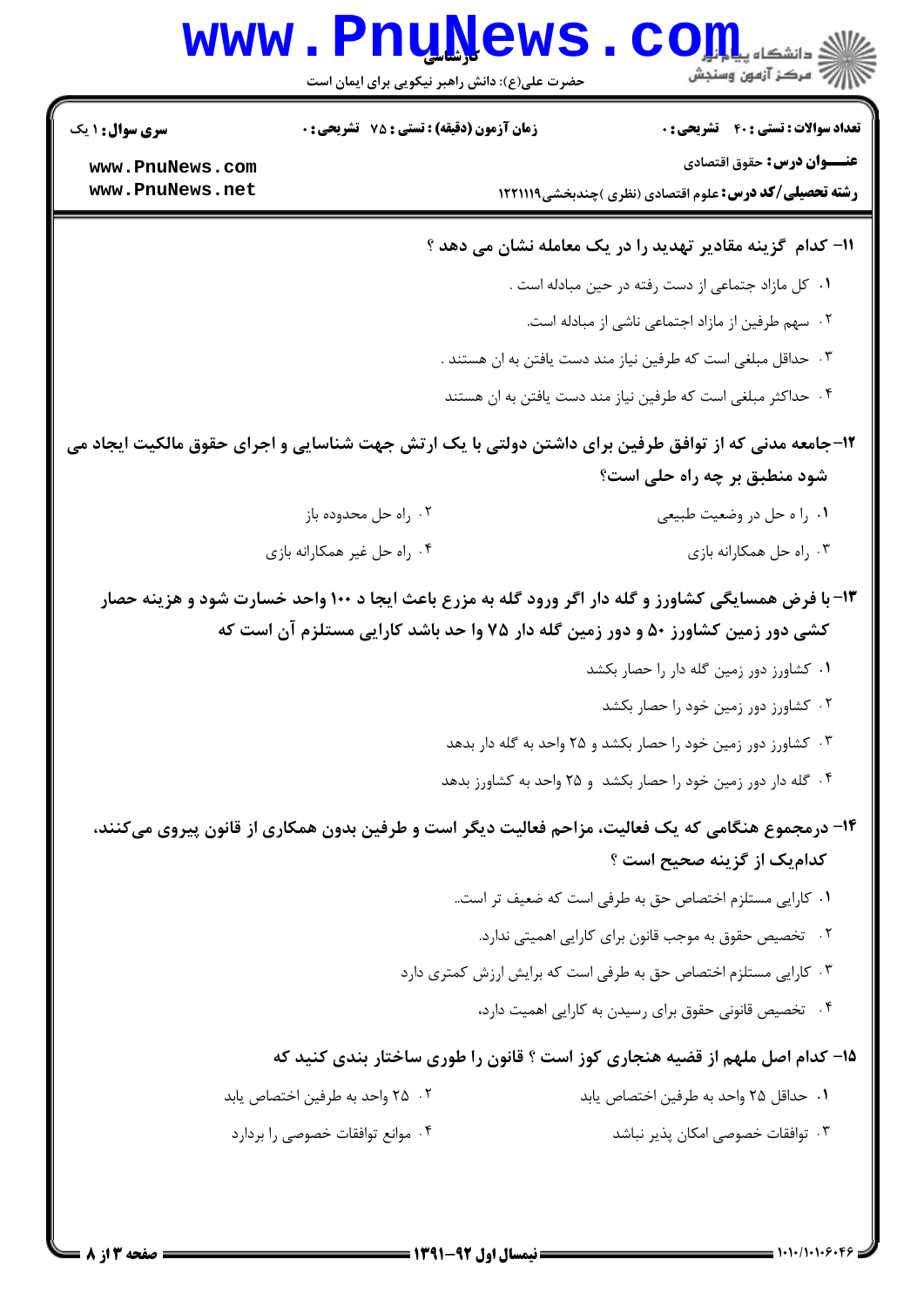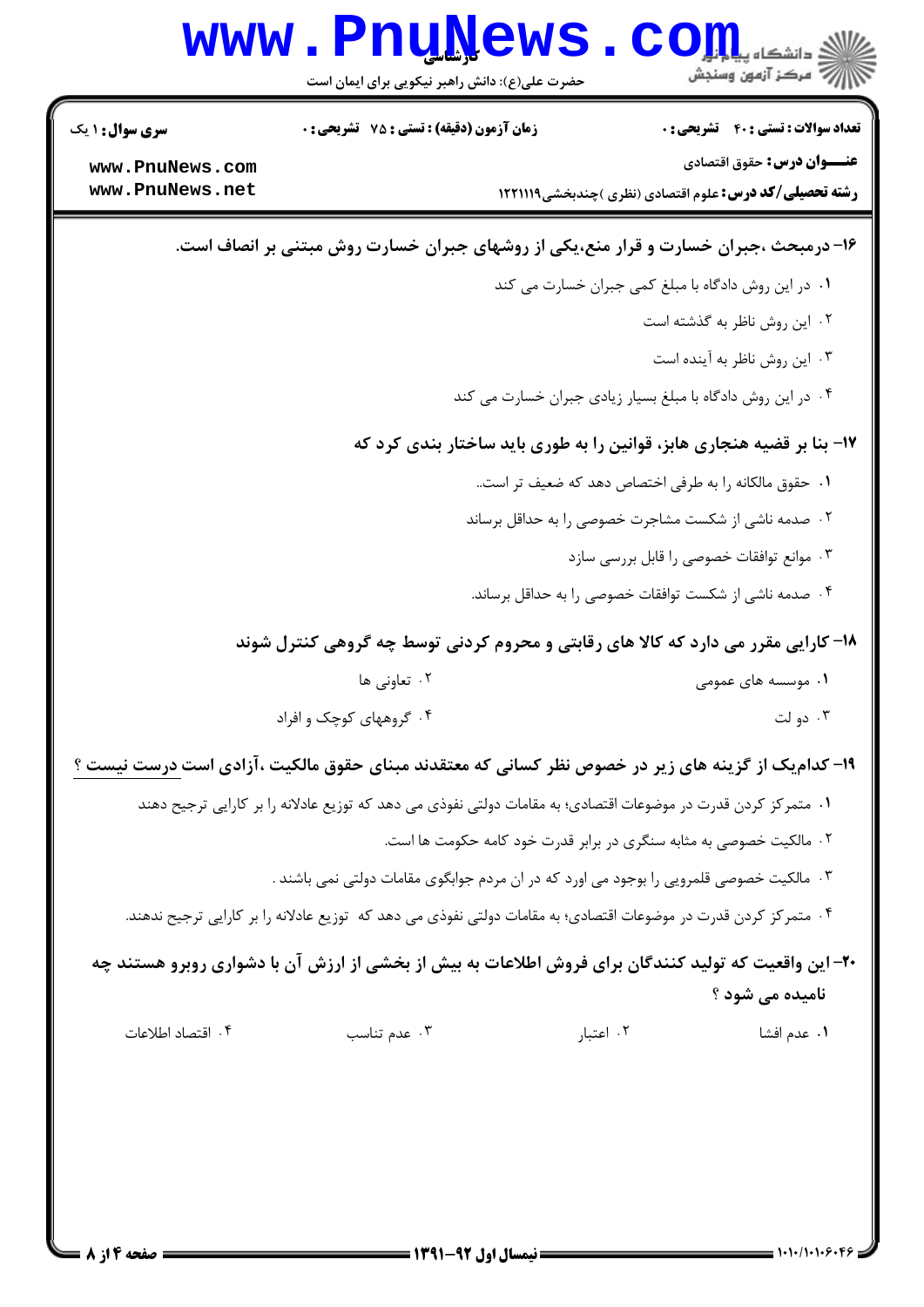|                                                          | <b>WWW.PNUNEWS</b><br>حضرت علی(ع): دانش راهبر نیکویی برای ایمان است | $\mathbf{C}\mathbf{O}$ اشکاه پیلی<br>/// مرکز آزمون وسنجش                                                                                 |  |  |  |
|----------------------------------------------------------|---------------------------------------------------------------------|-------------------------------------------------------------------------------------------------------------------------------------------|--|--|--|
| <b>سری سوال : ۱ یک</b>                                   | زمان آزمون (دقیقه) : تستی : 75 گشریحی : 0                           | <b>تعداد سوالات : تستی : 40 - تشریحی : .</b>                                                                                              |  |  |  |
| www.PnuNews.com<br>www.PnuNews.net                       |                                                                     | <b>عنـــوان درس:</b> حقوق اقتصادي<br><b>رشته تحصیلی/کد درس:</b> علوم اقتصادی (نظری )چندبخشی1۲۲۱۱۱۹                                        |  |  |  |
|                                                          |                                                                     | <b>۳۱- کدام یک از گزینه های زیر در مورد حقوق مالکیت فکری صحیح است</b> ؟                                                                   |  |  |  |
|                                                          |                                                                     | ۰۱ هر چه مدت زمان حقوق مالکیت یک خلق کننده ایده ها بیشتر باشد انگیزه خلق ایده هاکمتر و انگیزه انتشار بیشتر می شود                         |  |  |  |
|                                                          |                                                                     | ۰۲ هر چه مدت زمان حقوق مالکیت یک خلق کننده ایده ها بیشتر باشد انگیزه خلق ایده ها بیشتر و انگیزه انتشار بیشتر می شود                       |  |  |  |
|                                                          |                                                                     | ۰۳ هر چه قلمرو حقوق مالکیت یک خلق کننده ایده ها بیشتر باشد و مدت آن ها طولانی تر؛ انگیزه  خلق ایده ها قوی و انگیزه<br>انتشارکمتر می شود . |  |  |  |
|                                                          |                                                                     | ۰۴ هر چه قلمرو حقوق مالکیت یک خلق کننده ایده ها بیشتر باشد انگیزه خلق ایده ها کمتر و انگیزه انتشار بیشتر می شود                           |  |  |  |
|                                                          |                                                                     | ۲۲–حمایت از حق اختراع برای اختراعات با ارزش مستقل پایین و برای اختراعات با ارزش مستقل بالا به ترتیب باید<br>چگونه باشد ؟                  |  |  |  |
|                                                          | ۲. محدودتر - طولانی تر                                              | ۰۱ زمان کمتر –وسیع تر                                                                                                                     |  |  |  |
|                                                          | ۰۴ محدود تر - وسیع تر                                               | ۰۳ وسیع تر – محدود تر                                                                                                                     |  |  |  |
|                                                          | ۲۳- کدام یک از گزینه های زیر در مورد علائم تجاری درست است ؟         |                                                                                                                                           |  |  |  |
|                                                          | ۰۲ رقابت را تشویق می کند.                                           | ۰۱ انحصار را تشویق می کند                                                                                                                 |  |  |  |
|                                                          | ۰۴ هزینه های رد یابی را تحمیل می کند .                              | ۰۳ مشابه دیگر اشکال مالکیت فکری است.                                                                                                      |  |  |  |
| ۲۴- در کدامیک از شرایط زیر ایجاد مالکیت خصوصی آسان است ؟ |                                                                     |                                                                                                                                           |  |  |  |
|                                                          |                                                                     | ٠١. پیامد های جانبی عمومی است                                                                                                             |  |  |  |
|                                                          |                                                                     | ۰۲ تابع مطلوبيت و توليد مجزا هستند.                                                                                                       |  |  |  |
|                                                          |                                                                     | ۰۳ تابع مطلوبیت و تولید وابسته هستند.                                                                                                     |  |  |  |
|                                                          |                                                                     | ۰۴ در شرایطی که راه اندازی مالکیت عمومی کم هزینه است.                                                                                     |  |  |  |
|                                                          |                                                                     | ۲۵– کدام یک از عبارات زیر در مورد قاعده اولین تصرف صحیح نیست ؟                                                                            |  |  |  |
|                                                          |                                                                     | ٠١. به نفع شخصي سرمايه گذاران است .                                                                                                       |  |  |  |
|                                                          |                                                                     | ۰۲ برای سرمایه گذاری بسیار زیاد انگیزه ایجاد می کند .                                                                                     |  |  |  |
|                                                          |                                                                     | ۰۳ به نفع کارایی اجتماعی است .                                                                                                            |  |  |  |
|                                                          |                                                                     | ۰۴ اعمال این قاعده نسبتا اسان و ارزان است.                                                                                                |  |  |  |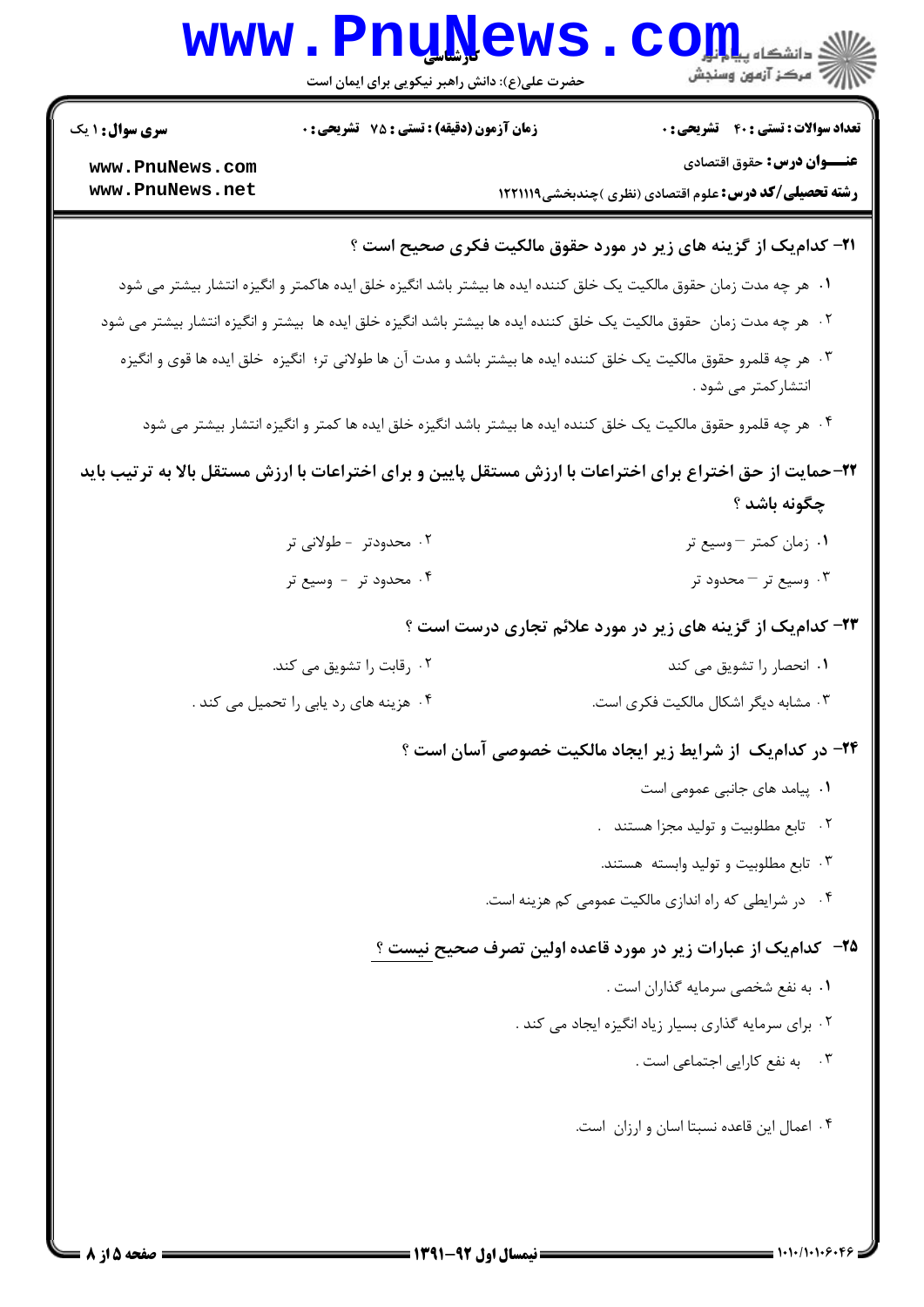

تعداد سوالات : تستي : 40 - تشريحي : 0

**زمان آزمون (دقیقه) : تستی : 75 ٪ تشریحی : 0** 

**سری سوال : ۱ یک** 

عنـــوان درس: حقوق اقتصادي

**رشته تحصیلی/کد درس: ع**لوم اقتصادی (نظری )چندبخشی1۲۲۱۱۱۹

www.PnuNews.com www.PnuNews.net

### ۲۶- در چه صورتی مخترع می تواند سود های انحصاری را حتی بدون حق اختراع به دست آورد؟

- ٠١. منفعت اجتماعي نهايي يک اختراع شيب فزاينده داشته باشد.
	- ٢. حق اختراع فراگير باشد
	- ۰۳ اگر یک اختراع پایه انحصار طبیعی باشد.
	- ۰۴ وقتی هزینه متوسط با افزایش مقیاس تولید افزایش یابد.

### ٢٧- كدام يك از گزينه ها درمورد سازمانها صحيح است؟

- ۰۱ سازمان های غیر قابل تملک نظیر شرکت ها در تولید و رشد اقتصادی نقش محوری ایفا می کنند.
	- ۰۲ سازمان های قابل تملک در پاسخ به فشار بازار تعدیل می شوند .
	- ۰۳ وقتی یک سازمان غیر قابل تملک است افراد می تواند دوایر و نقش های آن را کنترل کند.
		- ۰۴ سازمان های قابل تملک نقش کنترل کننده را در زندگی اجتماعی بازی می کنند.

### **۲۸-** وقتی یک پیامد خارجی قیمت گذاری میشود

- ۰۱ عرضه آن از طریق بخش عمومی و خصوصی ؛ که درونی کردن پیامد خارجی نامیده می شود؛ گسترش می یابد
	- ۰۲ عرضه آن به واسطه کاهش هزینه های درونی گسترش می یابد
		- ۰۳ عرضه آن از طریق بازار ؛ افزایش بسیار زیادی می یابد
	- ۰۴ عرضه آن از طریق بازار ؛ که درونی کردن پیامد خارجی نامیده می شود؛ هدایت می گردد.

### ۲۹- اگر مالک مال خصوصی به میزان ارزش بازاری برای مالش غرامت دریافت کند

- ٠١ دولت از گرفتن مال او سود مي برد
- ۰۲ دولت از گرفتن مال او سود می برد اما بستگی به سطح عمومی قیمت ها دارد
- ۰۳ اگر سطح عمومی قیمت ها بسیار بالا باشد دولت از گرفتن مال او سودی می برد
	- ۰۴ دولت از گرفتن مال او سودی نمی برد

### **۳۰**- کدام یک از گزینه های زیر در مورد کشورهای با برنامه ریزی متمرکز ً صحیح است ؟ بیشتر مقامات دولتی

- ٠١. به عدالت و منافع جمع بيشتراز قدرت شخصى توجه دارند
	- ۲ . به قدرت شخصی خود بیش از کارایی توجه دارند .
		- ۰۳ به عدالت بیش از کارایی توجه دارند .
- ۰۴ دارای اطلاعات کافی برای اتخاذ تصمیم برای سایر افراد هستند.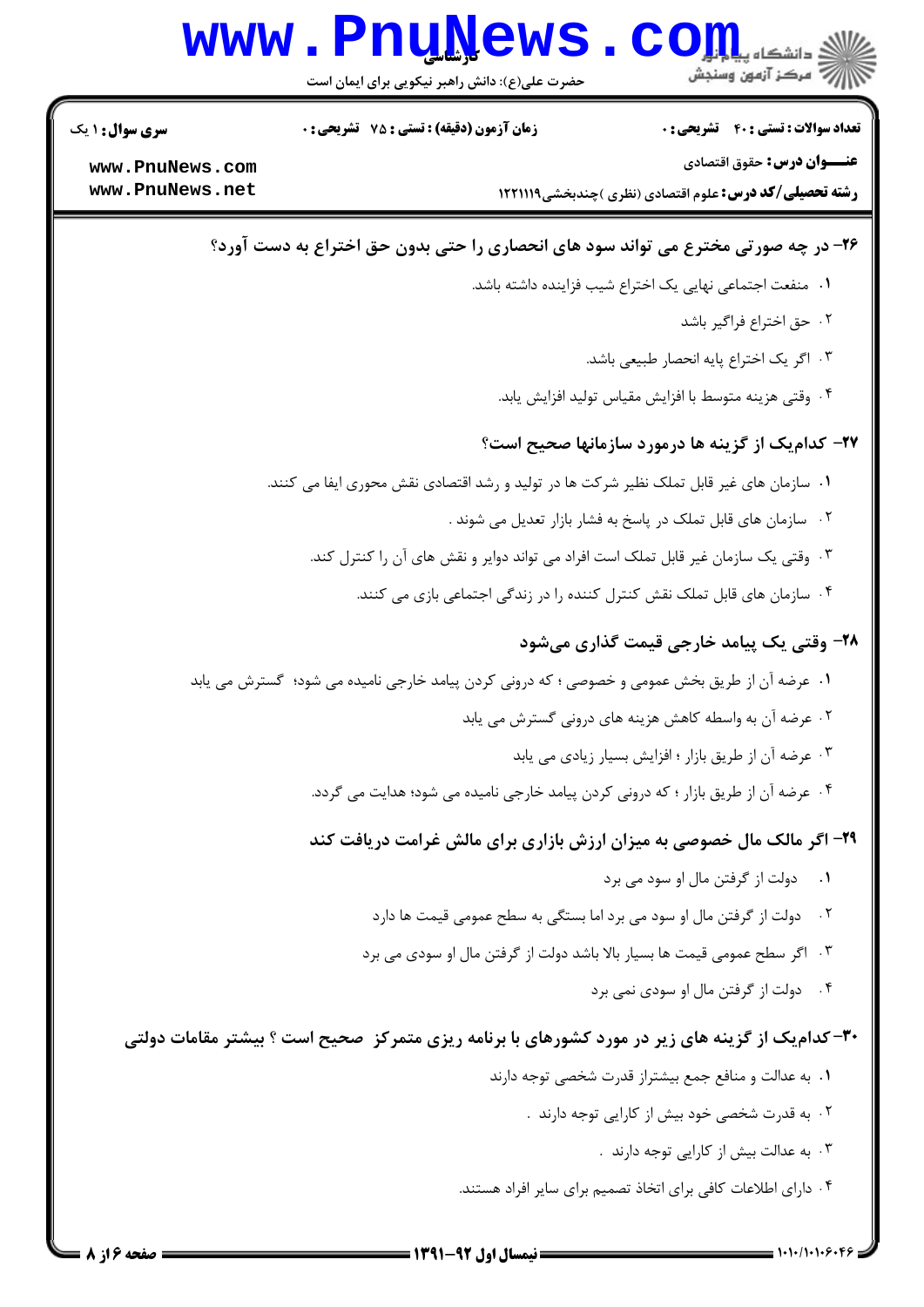|                                                                                                        | <b>www.PnuNews</b><br>حضرت علی(ع): دانش راهبر نیکویی برای ایمان است |  | $\mathbf{C}\mathbf{O}$ دانشڪاه پيا برائي                                                                                     |  |  |
|--------------------------------------------------------------------------------------------------------|---------------------------------------------------------------------|--|------------------------------------------------------------------------------------------------------------------------------|--|--|
| <b>سری سوال : ۱ یک</b>                                                                                 | زمان آزمون (دقیقه) : تستی : 75 ٪ تشریحی : 0                         |  | <b>تعداد سوالات : تستی : 40 - تشریحی : 0</b>                                                                                 |  |  |
| www.PnuNews.com<br>www.PnuNews.net                                                                     |                                                                     |  | <b>عنـــوان درس:</b> حقوق اقتصادی<br><b>رشته تحصیلی/کد درس:</b> علوم اقتصادی (نظری )چندبخشی1۲۲۱۱۱۹                           |  |  |
|                                                                                                        |                                                                     |  | 31- چه چیزی تعهد الزام اور را ایجاد میکند و چه چیزی میزان خسارت را مشخص می کند ؟                                             |  |  |
|                                                                                                        | ۰۲ چانه زنی – سود خریدار از معامله                                  |  | ۰۱ حقوق عرفی – مازا حاصل از مبادله                                                                                           |  |  |
|                                                                                                        | ۰۴ منصفانه بودن - سود فرو شنده از معامله                            |  | ۰۳ حقیقت یک معامله –ارزش مورد انتظار                                                                                         |  |  |
| ۳۲– تبادل اطلاعات بین طرفین قرارداد نقش مهمی در ترویج التزام و همکاری بین آن ها دارد. اطلاعات نامتقارن |                                                                     |  |                                                                                                                              |  |  |
|                                                                                                        |                                                                     |  | ۰۱ می توانند سود دو طرف معامله را افزایش دهند                                                                                |  |  |
|                                                                                                        |                                                                     |  | ٠٢ مى توانند حجم معاملات را افزايش دهند                                                                                      |  |  |
|                                                                                                        |                                                                     |  | ۰۳ نمی توانند سبب بروز مشکلاتی برای معامله مورد نظر شوند                                                                     |  |  |
|                                                                                                        |                                                                     |  | ۰۴ می توانند سبب بروز مشکلاتی برای معامله مورد نظر شوند                                                                      |  |  |
|                                                                                                        |                                                                     |  | ۳۳- کدام گزینه در مورد اتکاء درست است؟                                                                                       |  |  |
|                                                                                                        |                                                                     |  | ۰۱ احتمال نفع مورد انتظار از ارزش اضافی را اتکاء بهینه گویند                                                                 |  |  |
|                                                                                                        |                                                                     |  | ۰۲ نفع مورد انتظار از ارزش اضافی را اتکاء بهینه گویند                                                                        |  |  |
|                                                                                                        |                                                                     |  | ۰۳ اتکاء عبارت است از تغییر حاصل شده در موقعیت متعهد بوسیله تعهد .                                                           |  |  |
|                                                                                                        |                                                                     |  | ۰۴ اتکاء عبارت است از تغییر حاصل شده در موقعیت متعهد له بوسیله تعهد .                                                        |  |  |
|                                                                                                        |                                                                     |  | ۳۴- اگر طرفین در خصوص شروط صریح تعیین ریسک مذاکره کنند                                                                       |  |  |
|                                                                                                        | ۰۲ آن ها بدون شک متحمل هزینه مبادله می شوند                         |  | ٠١ آن ها بدون شک متحمل هزينه مبادله نمي شوند                                                                                 |  |  |
|                                                                                                        | ۰۴ بدون شک سود طرفین معامله حداکثر می شود                           |  | ۰۳ بدون شک سود طرفین معامله صفر می شود                                                                                       |  |  |
|                                                                                                        |                                                                     |  | ۳۵- وقتی شرکای تجاری محدود می شوند                                                                                           |  |  |
|                                                                                                        |                                                                     |  | ۰۱ چانه زنی ها می توانند به شدت یک جانبه شوند و گسترش یابند بدین مفهوم که تمام شرکای تجاری می توانند به حداکثر سود<br>بر سند |  |  |
|                                                                                                        |                                                                     |  | ۲. چانه زنی ها می توانند چند جانبه شوند به طوری که تمام منافع به طرف ها به تساوی توزیع شود وبه بازار رقابت نزدیک شوند        |  |  |
|                                                                                                        |                                                                     |  | ۰۳ چانه زنی ها می توانند چند جانبه شوند به طوری که تمام منافع به طرف ها توزیع شود وبه بازار رقابت نزدیک شوند                 |  |  |
|                                                                                                        |                                                                     |  | ۰۴ چانه زنی ها می توانند به شدت یک جانبه شوند بدین مفهوم که یک طرف می تواند تمام منفعت طرف دیگر را ببرد                      |  |  |
|                                                                                                        |                                                                     |  |                                                                                                                              |  |  |
|                                                                                                        |                                                                     |  |                                                                                                                              |  |  |
|                                                                                                        |                                                                     |  |                                                                                                                              |  |  |